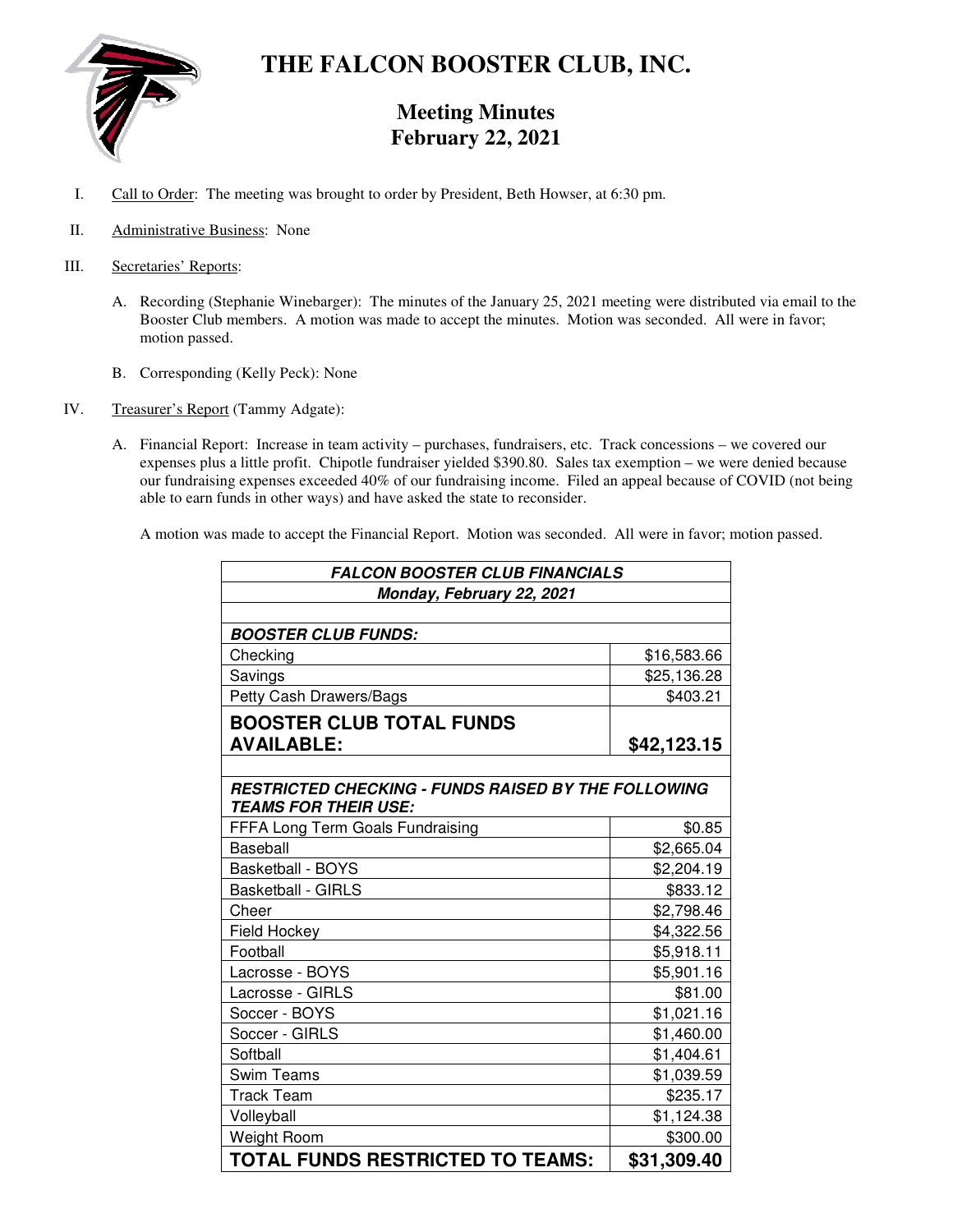### **ACCOUNTS FISCALLY MANAGED BY THE BOOSTER CLUB - THESE ARE NOT BOOSTER CLUB FUNDS:**

| Roy A. Pool Jr. Scholarship Account | \$846.26     |
|-------------------------------------|--------------|
| <b>TOTAL ASSETS IN ALL ACCOUNTS</b> | \$140,368.49 |

#### V. Committee Reports

- A. Membership (Mary Kay Anderson): As of today, there are 53 members: 17 Board/Officers, 9 coaches/AP/ Activities Director/Assistant Activities Director, and 27 parents or community members.
- B. Concessions Track Meets / Football Games: Beth thanked everyone who helped with track concessions! Working with Coach Ott for football concessions. Most of our home games were moved to Liberty and we won't be able to use their concession stand. If we have home games, it will be a quick turnaround to plan for concessions. Will look at other sports' participation and if there will be enough attendance to justify concessions.

#### VI. Director of Student Activities:

- A. Current Status/Regulations: No spectators indoors per decision of the county. Outdoor; 250 total spectators allowed. That does not include cheerleaders and band so they will be allowed to participate at games. When possible, tickets will be offered to students and possibly staff. First two home football games at Liberty HS. It is possible other two will be played there as well - decision still to come. Field Hockey will probably be playing games on their practice field due to unplayable conditions at Falcon Field which is completely underwater at this time and don't anticipate any rapid drying in near future.
- B. Update on Hudl: Basketball has used their Hudl and football will start as well as Volleyball. Football team purchased Assist and Volleyball will probably do the same. Football and Volleyball will pay for Assist out of their funds.
- C. Live Streaming: Pixellot cameras are now installed and operating at Falcon Field and New Gymnasium. All home games at those venues will be live streamed. Cost is \$10.99/month or \$60/year for a subscription to NFHS. You can watch any game in the country on your subscription.
- D. Coaches Reports:
	- 1. Scholastic Bowl: finished 2nd in District did not qualify for Regionals. They finished 2nd on *It's Academic* this weekend and Coach Croft will send out Air date once she knows the date.
	- 2. Wrestling: Finished 3rd in District and Region. Three wrestlers represented FHS at States: Kingsley Menifee and Ben Bell placed 2nd and Eric Dewald placed 3rd.
	- 3. Indoor Track: Girls won the Region and have 6 members going to States on March 1. Boys finished 3rd in the Region and have 11 members going to States.
	- 4. Swim: Several boys and girls placed at the Regional meet and Jake Goldman will represent FHS at States.

#### VII. Old Business:

- A. Grants and Fundraising
	- 1. GotSneakers.com Shoe Collection Difficulty in locating collection bins locally so ordered from Amazon. We anticipate they will be ready to set up next week. Will add information for Mr. Kelican's announcements and Falcon Flyer. We have contacted OTAC and Chestnut Forks about participating and will also reach out to Anytime Fitness.
	- 2. Fauquier Fitness Fair Put on hold for future years discussion.
	- 3. Virtual \$10K Raffle We have received very positive feedback on other local virtual raffles. Given the success of those raffles, members in attendance voted to proceed with a Virtual Raffle. One challenge – how do we reach out to past attendees for whom we don't have emails? Idea is to reach out to them first, see how many we can sell, then go public to sell tickets. Several have volunteered to be on the Committee, but really need someone to lead the effort – mostly coordination, organization, running the raffle. Very limited expenses. Suggested date: April  $17<sup>th</sup>$ .
- B. Promotion of Booster Club to Fall Sports Mark sending email to coaches to encourage parents to join.
- C. Other None

#### VIII. New Business:

A. Nomination Committee – Need a Committee to fill vacancies for the 2021-2022 Booster Club Board. Beth will contact Directors to see who is interested in remaining on the Board and others who are interested in joining (no set number of Directors).